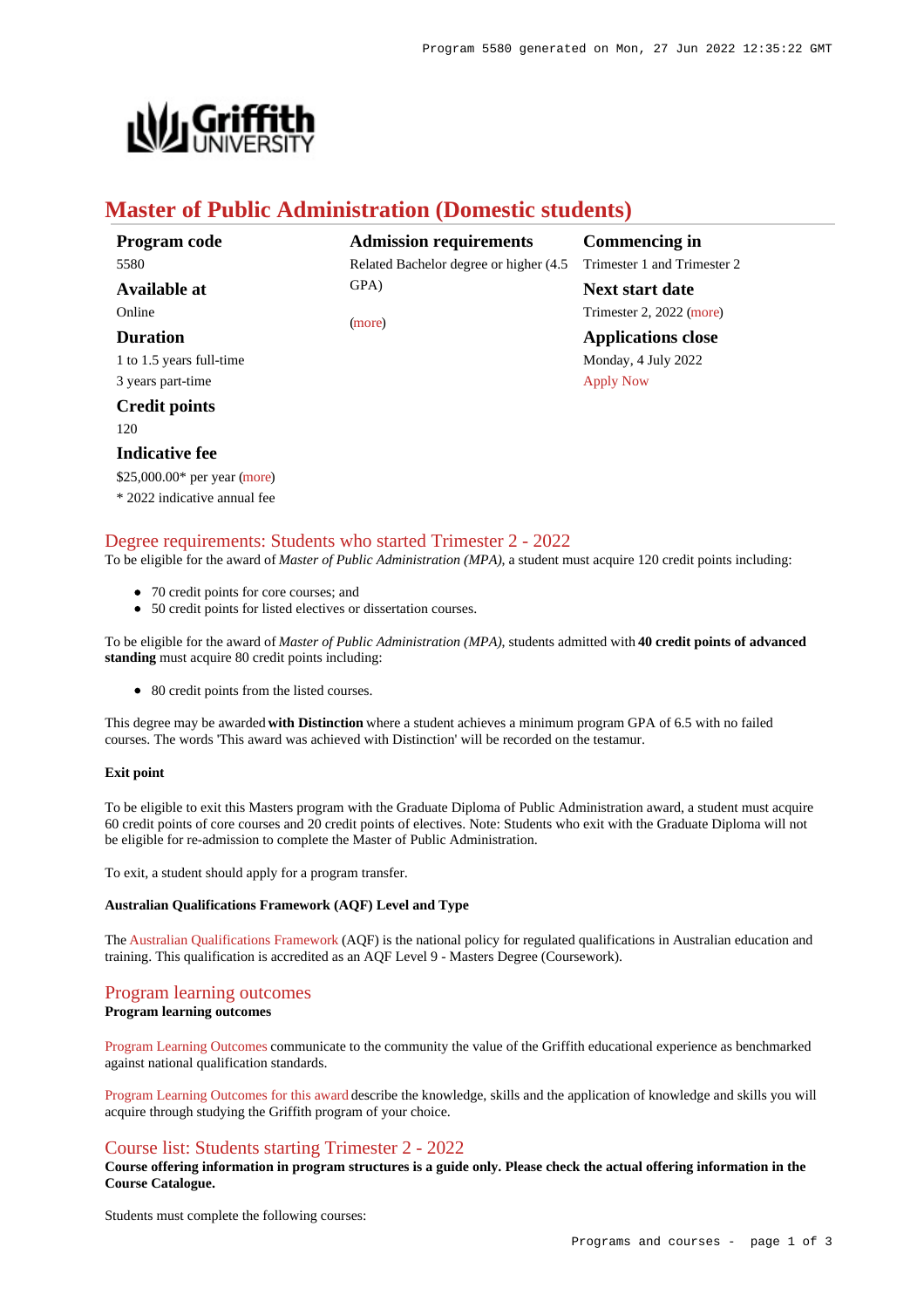Students articulating from the [Graduate Certificate in Policy Analysis \(3210\)](https://www148.griffith.edu.au/Search/Results?SearchText=3210) or [Graduate Certificate in Integrity and Anti-](https://www148.griffith.edu.au/Search/Results?SearchText=3349)[Corruption \(3349\)](https://www148.griffith.edu.au/Search/Results?SearchText=3349) must complete the remaining courses as part of the 80 credit points:

| <b>Trimester</b> | Course code    | Requirement Course title |                                                                            | $\bf CP$ |
|------------------|----------------|--------------------------|----------------------------------------------------------------------------|----------|
| Tri 1,2          | <b>7001EHR</b> |                          | Principles of Human Resource Management and Employment<br><b>Relations</b> | 10       |
| Tri 1            | 7023GIR        |                          | The Political, Legal and Governance Environment                            | 10       |
| Tri 1            | 7025GIR        |                          | Policy Advice: Evidence, Argument and Persuasion in Policy-<br>Making      | 10       |
| Tri 2            | 7024GIR        |                          | Evaluating Policy and Measuring Performance                                | 10       |
| Tri 2            | 7027GIR        |                          | <b>Implementation and Service Delivery</b>                                 | 10       |
| Tri 2            | 7033GIR        |                          | Prudence, Ethics and Accountability                                        | 10       |
| Tri $2,3$        | 7509IBA        |                          | Developing Values-based Leadership                                         | 10       |
| Tri 1,2 or 3     |                |                          | <b>Listed Electives</b>                                                    | 50       |
|                  |                |                          | <b>OR</b>                                                                  |          |
| Tri 1,2          |                |                          | Dissertation courses                                                       | 50       |

**Exit point:** [Graduate Diploma of Public Administration \(4200\)](https://www148.griffith.edu.au/Search/Results?SearchText=4200). To exit (after completing 70 credit points of core courses and 10 credit points of electives), a student should apply for a program transfer.

## **Dissertation courses**

#### **Students should advise the Program Director about their intention to enrol in dissertation courses at least one trimester in advance of their expected enrolment.**

Eligibility to undertake a Dissertation will be determined by the Program Director and will be subject to the following criteria:

- attained a minimum GPA of 5.5 across the core courses and
- lodged a completed *Nomination of Dissertation Topic and Supervisor for Coursework Masters Dissertation* form.
- the suitability of the proposed dissertation topic and the resources available to support the candidature including availability of appropriate supervision.

Students eligible to undertake the Dissertation must complete the following courses:

| <b>Trimester</b> | Course code | <b>Requirement</b> | Course title            | CР |
|------------------|-------------|--------------------|-------------------------|----|
| Tri $1,2$        | 7010GBS     |                    | Research Design         | 10 |
| Tri 1,2          | 8001GBS P1  |                    | <b>GBS</b> Dissertation | 10 |
| Tri $1,2$        | 8001GBS P2  |                    | <b>GBS</b> Dissertation | 10 |
| Tri $1,2$        | 8001GBS P3  |                    | <b>GBS</b> Dissertation | 10 |
| Tri $1,2$        | 8001GBS P4  |                    | <b>GBS</b> Dissertation | 10 |

Electives (1 available) Listed electives